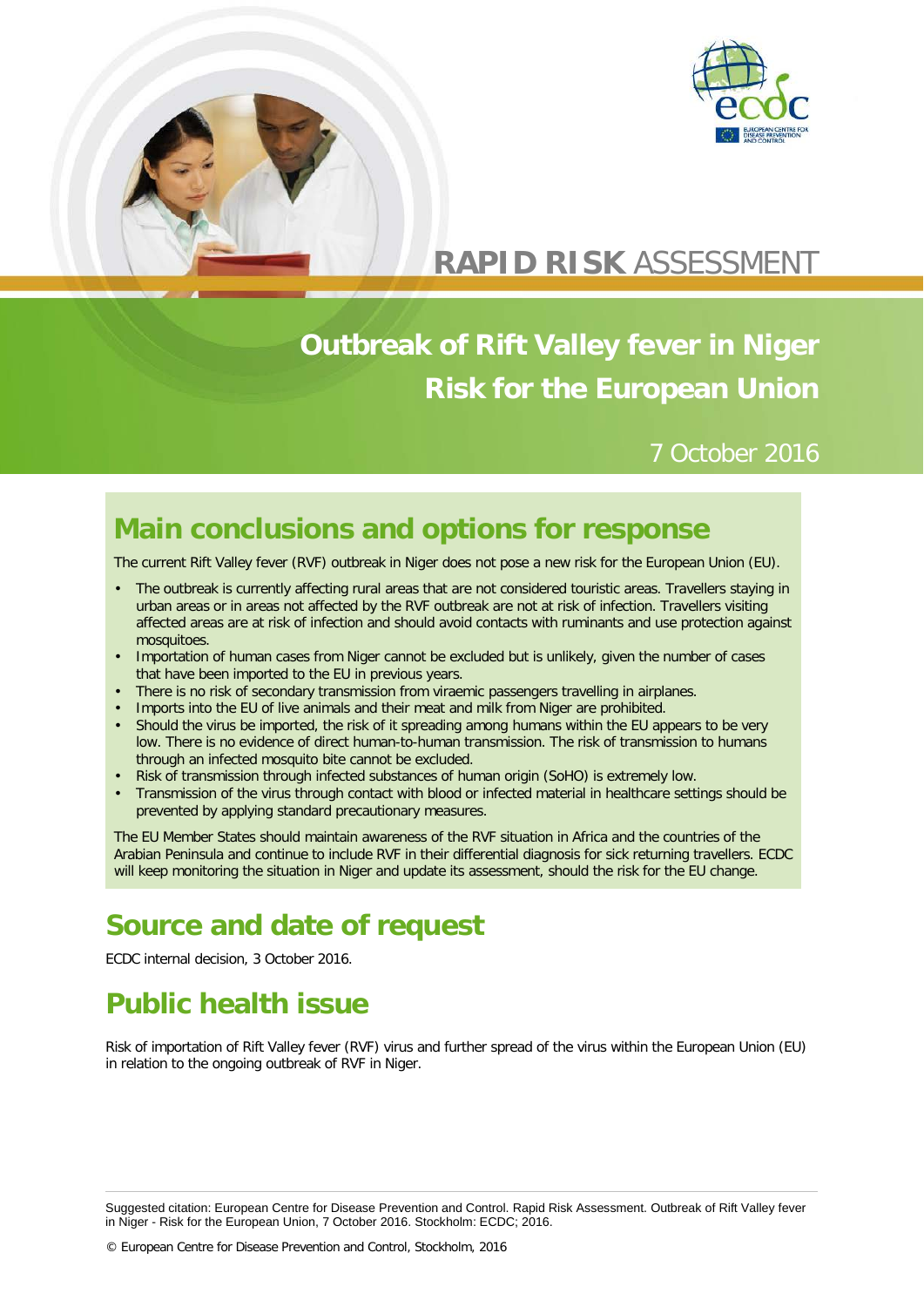# **Consulted experts**

ECDC experts (in alphabetical order): Denis Coulombier, Céline Gossner, Dragoslav Domanovic, Kaja Kaasik Aaslav, Laurence Marrama and Hervé Zeller.

External experts: Sofie Dhollander, Andrea Gervelmeyer and Giuseppe Stancanelli (European Food Safety Authority - EFSA).

# **Disease background information**

Rift Valley fever (RVF) is an acute febrile disease affecting ruminants and humans. The disease is caused by a virus of the genus *Phlebovirus,* family Bunyaviridae [1]. The virus was first isolated in 1931 during an epidemic among sheep in the Rift Valley in Kenya [2]. Since then, the disease has been reported in regions of eastern and southern Africa, but also in most of the sub-Saharan and West African countries, Egypt, Madagascar, Saudi Arabia and Yemen [3]. To date, no autochthonous cases or outbreaks of RVF have been reported in the European Union (EU).

RVF in humans is a notifiable disease at the EU level in accordance with the Commission Decision 2009/312/EC and is listed under 'viral haemorrhagic fevers' [4].

RVF in animals is a notifiable disease in the EU, in accordance with Council Directive 82/894/EEC [5], and the measures to prevent and control RVF are laid down in Council Directive 92/119/EEC [6]. RVF is also a notifiable disease for the World Organisation for Animal Health (OIE) [7].

#### **Transmission**

The main route of infection for humans is direct or indirect contact with the blood or organs of infected animals during animal care or slaughtering, or possibly from the ingestion of raw milk. Human infection can also result from the bites of infected mosquitoes [8,9]. To date, there is no evidence of human-to-human transmission, although vertical transmission of RVF virus from a mother to her new-born has been reported [10].

The RVF virus is usually transmitted among ruminants by the bite of infected *Aedes* and *Culex* mosquitoes, but also *Anopheles* and other mosquito species. Vertical transmission also takes place in ruminants [11,12]. Direct transmission from infected ruminants to healthy ruminants has not been proven but cannot be excluded [13]. For some *Aedes* mosquitoes, the virus can infect mosquito eggs that may survive in dried mud and hatch infected imagoes [14].

### **Incubation period and symptoms**

The incubation period in humans varies from two to six days [15]. Viraemia is usually seen during the first three days of fever [16]. Approximately 50% of infected humans remain asymptomatic while most others develop a relatively mild, flu-like disease lasting four to seven days. A small percentage of cases may develop severe syndromes: retinal lesions, meningoencephalitis or haemorrhagic fever [9].

Clinical manifestations in animals vary depending on age and animal species [17]. After a short incubation period of one to six days, symptoms may range from mild to severe, including haemorrhagic fever [18]. Abortions are frequent, especially in ewes. Fatality is high in new-born and young animals (5–100%) [19].

### **Populations at risk**

The population groups at greatest risk of being infected with RVF virus in RVF-affected countries are livestock farmers, veterinarians, butchers and slaughterhouse employees. In addition, laboratory staff handling infected biological samples are also at higher risk of infection. People living or visiting areas where the virus is circulating are also at risk of infection through the transmission routes identified above, even though the risk is lower than for those directly exposed to animals or infectious laboratory samples [9].

#### **Prevention and treatment**

Control measures to prevent the spread of the virus to humans include sanitary restrictions relating to products of animal origin, such as meat and milk; use of insect repellents and netting, information campaigns targeting those at risk (e.g. farmers), and appropriate disposal of dead animals. Standard precautions in healthcare settings are effective at preventing transmission [9]. There is no licenced vaccine for humans.

In animals, standard sanitary and hygiene interventions, such as vaccination with live vaccines in endemic areas, are recommended to prevent the infection and spread of the disease. In the EU, any suspicion of disease in animals is subject to restrictions being placed on the entire holding until RVF can be ruled out. Confirmation of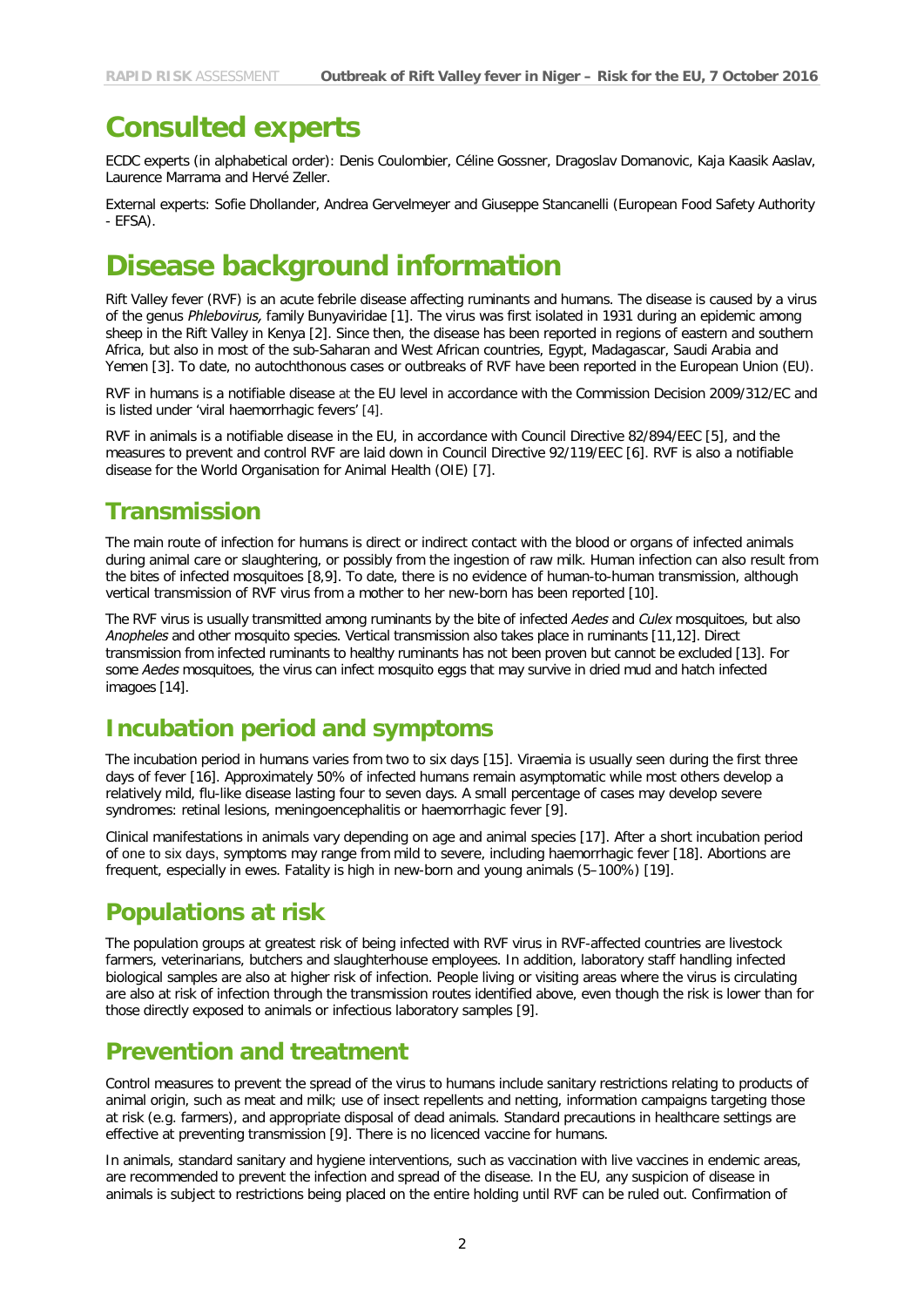disease results in the slaughter and disposal of the entire herd affected and the establishment of a protection and surveillance zone around the holding. Prevention relies on strict import controls.

There is no specific therapy for humans or animals.

## **Event background information**

From 2 August to 28 September 2016, 78 human cases including 26 deaths (CFR: 33%) were reported in the district of Tchintabaraden (Tahoua Region) in Niger. The region is mainly populated by nomadic stockbreeders. Most of the cases are male (66%) farmers or animal breeders. Cases and deaths attributed to RVF are also being reported in animals [20]. Around two million cattle and small ruminants were in the affected region due to the nomadic stockbreeders and neighbouring countries celebration of Cure Salée, an annual festival marking the end of the rainy season in mid-September.

Following the end of the rainy season, the nomadic stockbreeders and their animals will move to other southern sub-Saharan countries along the Niger River and irrigation systems where pastures will be available.

### **ECDC threat assessment for the EU**

#### **Risk for travellers to Niger**

Around 25 000 people from the EU arrive in Niger by air each year, according to an estimation by the International Air Transport Association (IATA), based on 2015 data. The outbreak is currently limited to two regions which are rural areas and not considered to be touristic. The risk of infection can be considered minimal for travellers staying in urban areas or in areas not affected by the RVF outbreak [10]. Travellers visiting affected areas are at risk of infection and should avoid contact with ruminants and use protection against mosquitoes.

#### **Risk of human cases being imported from Niger**

The risk of RVF cases being imported into the EU is not new as RVF is endemic in many African countries and in Saudi Arabia, a country to which many EU citizens travel.

According to The European Surveillance System (TESSy), between 2010 and 2015, four cases of RVF were reported in the EU, all imported [21-23]. In France, two cases were imported from the Union of the Comoros and Mali in 2012 and 2015 respectively, and in the United Kingdom, two cases were imported from Egypt and Uganda in 2012 and 2013 [21-23].

Despite extensive travel between endemic countries and continental Europe, the number of imported cases remains very low. It is likely that more cases have been imported but were not reported, either because they presented with mild symptoms not requiring medical attention or because they were not diagnosed. Thus, the importation of cases from Niger cannot be excluded.

There is no risk of secondary transmission from viraemic passengers travelling in airplanes.

#### **Risk of infected animals being imported to EU**

Import into the EU of live animals from Niger is prohibited. The current outbreak of RVF in Niger does not change the conclusions of the EFSA Scientific Opinion, published in 2013, assessing the risk of RVF virus being introduced into the southern Mediterranean basin [24].

#### **Risk of the virus spreading within the EU**

Because direct human-to-human transmission has never been described for RVF, the risk of seeing secondary cases in the EU through direct human-to-human transmission is negligible.

Potential RVF virus vectors are present in the EU (e.g. *Aedes vexans, Ochlerotatus caspius, Ochlerotatus detritus, Culex pipiens, Culex theileri, Culex perexiguus, Culex antenantus, Culex tritaeniorhynchus, Aedes caspius, Aedes albopictus*) [24]. Should the virus be imported into the EU, the risk of transmission to humans through an infected mosquito bite cannot be excluded.

The transmission of RVF virus through substances of human origin (SoHO) donated by an asymptomatic viraemic donor cannot be excluded. Since RVF-endemic countries are also endemic for malaria, the deferral period for donors returning from areas affected by malaria is sufficient to prevent the donation of RVF-virus-infected SoHO. Transmission of RVF through transfusion/transplantation has not been reported. Therefore, the risk of SoHO donation by an RVF-virus-infected traveller from Niger appears to be extremely low.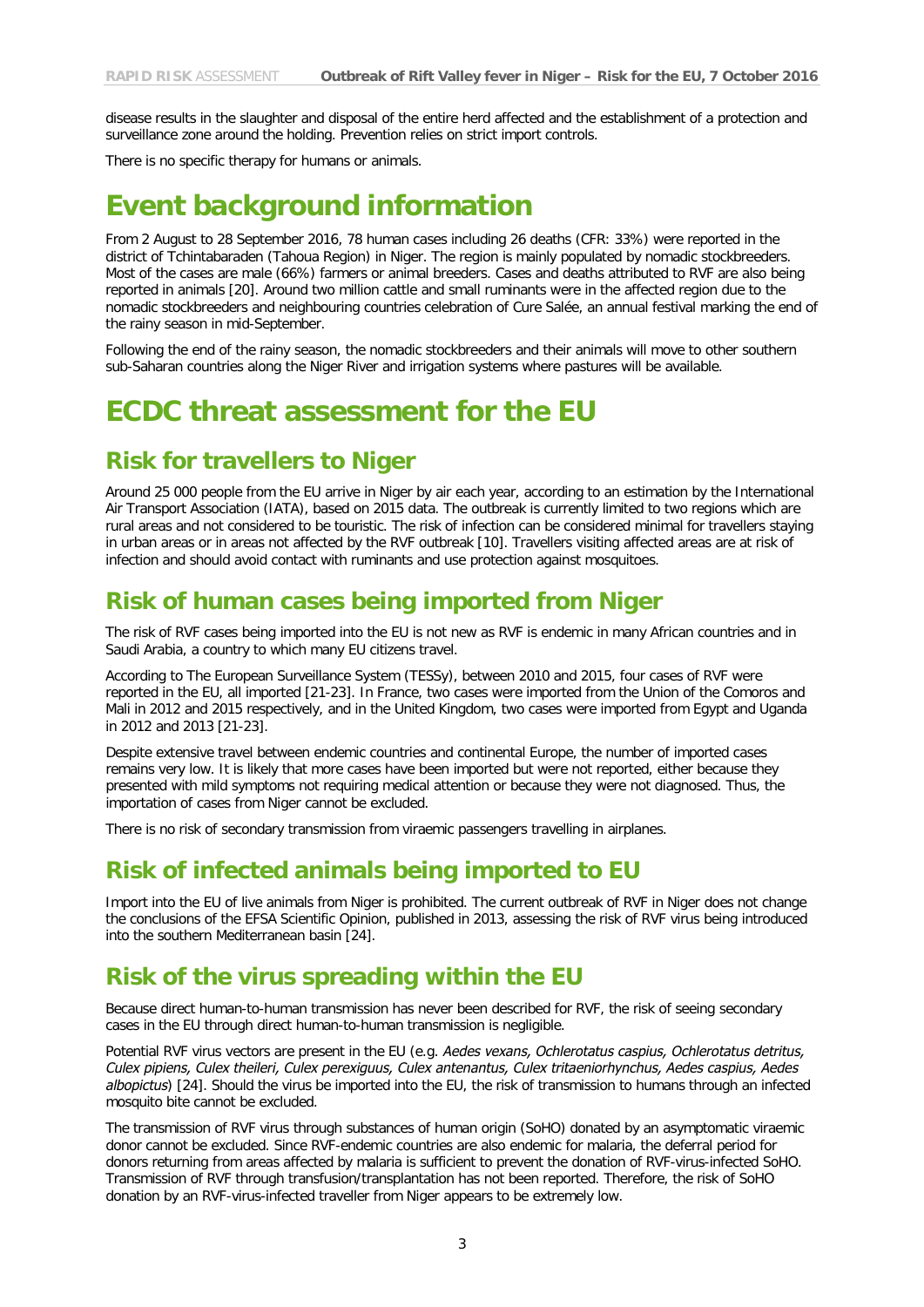Transmission of the virus through contact with blood or infected materials in healthcare settings may occur, but should be prevented by applying standard precautionary measures [10].

Therefore, should the virus be imported, the risk of it spreading among humans within the EU is considered low.

### **Risk of indigenous transmission of RVF virus being established in the EU**

Weather conditions in the EU in October 2016 are no longer favourable to high mosquito abundance. Therefore, even if local transmission was to occur following an introduction of the virus into the EU, the risk of a sustained indigenous transmission being established is currently negligible.

### **References**

- 1. Ikegami T. Molecular biology and genetic diversity of Rift Valley fever virus. Antiviral research. 2012 Sep;95(3):293-310
- 2. Daubney R, Hudson JR, Garnham PC. Enzootic hepatitis or Rift Valley fever. An undescribed virus disease of sheep cattle and man from east Africa. J Pathol Bacteriol. 1931;34:545-79
- 3. Nanyingi MO, Munyua P, Kiama SG, Muchemi GM, Thumbi SM, Bitek AO, et al. A systematic review of Rift Valley Fever epidemiology 1931-2014. Infection Ecology & Epidemiology. 2015;5:28024
- 4. The Commission of the European Communities. Commission Decision of 2 April 2009, amending Decision 2000/96/EC as regards dedicated surveillance networks for communicable diseases. 2009 [3 October 2016]. Available from:<http://eur-lex.europa.eu/LexUriServ/LexUriServ.do?uri=OJ:L:2009:091:0027:0030:EN:PDF>
- 5. The Council of the European Communities. Council Directive of 21 December 1982 on the notification of animal diseases within the Community (82/894/EEC) 1982 [3 October 2016]. Available from: [http://eur](http://eur-lex.europa.eu/legal-content/EN/TXT/?uri=CELEX%3A31982L0894)[lex.europa.eu/legal-content/EN/TXT/?uri=CELEX%3A31982L0894](http://eur-lex.europa.eu/legal-content/EN/TXT/?uri=CELEX%3A31982L0894)
- 6. The Council of the European Communities. Council Directive 92/119/EEC of 17 December 1992 introducing general Community measures for the control of certain animal diseases and specific measures relating to swine vesicular disease. 1992 [5 October 2016]. Available from: [http://eur-lex.europa.eu/legal](http://eur-lex.europa.eu/legal-content/EN/TXT/PDF/?uri=CELEX:31992L0119&from=en)[content/EN/TXT/PDF/?uri=CELEX:31992L0119&from=en](http://eur-lex.europa.eu/legal-content/EN/TXT/PDF/?uri=CELEX:31992L0119&from=en)
- 7. World Organization for Animal Health (OIE). OIE-listed diseases, infections and infestations in force in 2016 [2 October 2016]. Available from: <http://www.oie.int/animal-health-in-the-world/oie-listed-diseases-2016/>
- 8. Davies FG, Martin V. Recognizing Rift Valley Fever. Veterinaria italiana. 2006 Jan-Mar;42(1):31-53
- 9. World Health Organization. Rift Valley Fever. 2010 [3 October 2016]. Available from: <http://www.who.int/mediacentre/factsheets/fs207/en/>
- 10. Adam I, Karsany MS. Case report: Rift Valley Fever with vertical transmission in a pregnant Sudanese woman. Journal of Medical Virology. 2008 May;80(5):929
- 11. Antonis AF, Kortekaas J, Kant J, Vloet RP, Vogel-Brink A, Stockhofe N, et al. Vertical transmission of Rift Valley fever virus without detectable maternal viremia. Vector-borne and Zoonotic Diseases (Larchmont, NY). 2013 Aug; 3(8):601-6
- 12. Davies FG, Karstad L. Experimental infection of the African buffalo with the virus of Rift Valley fever. Tropical Animal Health and Production. 1981 Nov;13(4):185-8.
- 13. Gerdes GH. Rift Valley fever. Revue scientifique et technique (International Office of Epizootics). 2004 Aug;23(2):613-23
- 14. Linthicum KJ, Davies FG, Kairo A, Bailey CL. Rift Valley fever virus (family Bunyaviridae, genus *Phlebovirus*). Isolations from Diptera collected during an inter-epizootic period in Kenya. The Journal of Hygiene. 1985 Aug;95(1):197-209
- 15. Rudolph KE, Lessler J, Moloney RM, Kmush B, Cummings DA. Incubation periods of mosquito-borne viral infections: a systematic review. The American Journal of Tropical Medicine and Hygiene. 2014 May;90(5):882-91
- 16. US Department of Agriculture. Rift Valley Fever 2003 [4 October 2016]. Available from: <http://www.state.nj.us/agriculture/divisions/ah/diseases/riftvalley.html>
- 17. World Organization for Animal Health (OIE). Rift Valley Fever (RVF). General Disease Information Sheet. [4 October 2016]. Available from: <http://www.oie.int/doc/ged/D13962.PDF>
- 18. World Organization for Animal Health (OIE). Rift Valley Fever 2016 [5 October 2016]. Available from: [http://www.oie.int/fileadmin/Home/eng/Animal\\_Health\\_in\\_the\\_World/docs/pdf/Disease\\_cards/RIFT\\_VALLEY\\_FEVER.pdf](http://www.oie.int/fileadmin/Home/eng/Animal_Health_in_the_World/docs/pdf/Disease_cards/RIFT_VALLEY_FEVER.pdf)
- 19. Gerdes GH. Rift Valley Fever. The Veterinary Clinics of North America Food Animal Practice. 2002 Nov;18(3):549-55